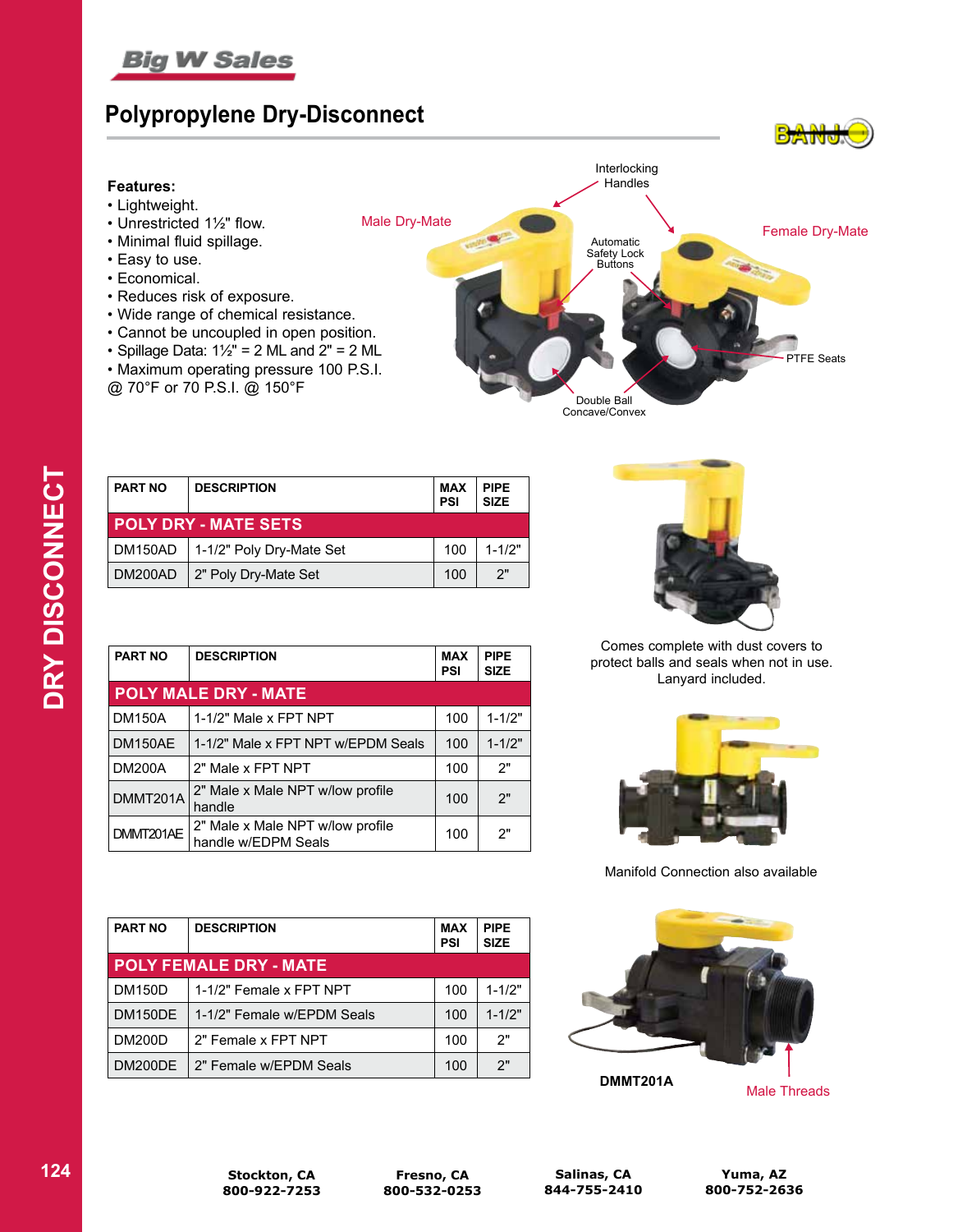**Male & Female shown coupled together.**

**Male Dry-Mate DM300AFP**

**Male & Female Sold Separately**

**Female Dry-Mate DM300DFP**

a m

# **Polypropylene Dry-Disconnect**

### **2" AND 3" FULL PORT POLY DRY-MATES**

### **Features:**

- Unrestricted flow.
- Easy to use, economical, lightweight.
- Reduces risk of exposure.
- Minimal fluid spillage
- Easy to use
- Economical
- Wide range of chemical resistance.
- Cannot be uncoupled in open position.

| <b>PART NO</b> | <b>DESCRIPTION</b>                                                     |     | <b>PIPE</b><br><b>SIZE</b> |
|----------------|------------------------------------------------------------------------|-----|----------------------------|
|                | <b>3" FULL PORT POLY DRY-MATE</b>                                      |     |                            |
| DM220AD        | 2" FULL PORT DRY-MATE SET                                              | 100 | 2"                         |
| <b>DM220A</b>  | 2" MALE X FPT NPT                                                      | 100 | 2"                         |
| <b>DM220D</b>  | 2" FEMALE X FPT NPT                                                    | 100 | 2"                         |
| DM300AFP       | 3" FP Male x 3" Female NPT Threads<br>100<br>w/ FKM (viton type) Seals |     | 3"                         |
| DM300DFP       | 3" Female x NPT Threads                                                | 100 | 3"                         |

## **Stainless Steel Dry-Disconnect**

### **Features**:

- 100% PTFE ball seats. 300°F maximum operating temperature.
- Spillage Data:  $1" = 1ml$ ,  $1½"$  and  $2" = 2ml$
- When liquid is flowing, Dry-Mate halves cannot be uncoupled without turning handles to closed position.
- When Dry-Mate halves are apart, handles cannot be turned to open position.

| <b>PART NO</b> | <b>DESCRIPTION</b>                           | MAX<br><b>PSI</b> | <b>PIPE</b><br><b>SIZE</b> |
|----------------|----------------------------------------------|-------------------|----------------------------|
|                | <b>1" FULL PORT STAINLESS STEEL DRY-MATE</b> |                   |                            |
| IDM100ASS      | 11" Male x NPT w/PTFE Seals                  | 100               | 1"                         |
| DM100DSS       | 11" Female x NPT w/FKM Viton Seals           | 100               | 1"                         |

| <b>PART NO</b>  | <b>DESCRIPTION</b>                               |     | <b>PIPE</b><br><b>SIZE</b> |
|-----------------|--------------------------------------------------|-----|----------------------------|
|                 | 1-1/2" FULL PORT STAINLESS STEEL DRY-MATE        |     |                            |
| <b>DM150ASS</b> | 11-1/2" Male x NPT w/PTFE Seals                  | 100 | $1 - 1/2"$                 |
| DM150DSS        | 11-1/2" Female x NPT w/FKM<br>(viton type) Seals | 100 | $1 - 1/2"$                 |

| <b>PART NO</b> | <b>DESCRIPTION</b>                              |     | <b>PIPE</b><br><b>SIZE</b> |
|----------------|-------------------------------------------------|-----|----------------------------|
|                | <b>2" STAINLESS STEEL DRY-MATE</b>              |     |                            |
| DM200ASS       | 11-1/2" Male x NPT w/PTFE Seals                 | 100 | 2"                         |
| DM200DSS       | 1-1/2" Female x NPT w/FKM<br>(viton type) Seals | 100 | 2"                         |



2" Full Port Dry-Mate Set

**Male & Female sold separately** 

Dry-Mate

Male Dry-Mate



### **Male & Female sold separately**

**Stockton, CA 800-922-7253**

**Fresno, CA 800-532-0253**

**Salinas, CA 844-755-2410**

**Yuma, AZ 800-752-2636**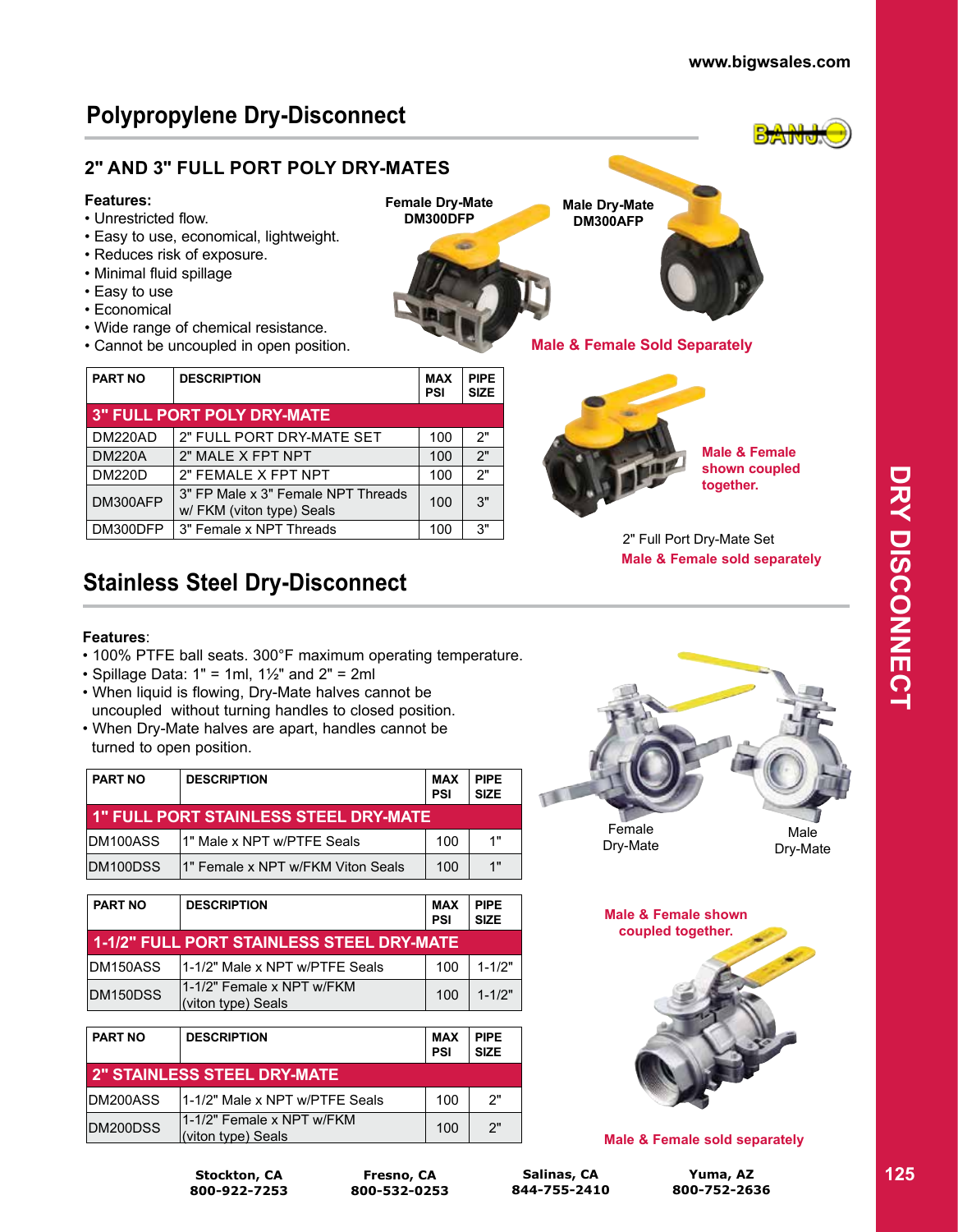

### **Dry Poppet Couplings**

#### **Features:**

- Lightweight.
- Minimal fluid spillage.
- Easy to use.
- Economical.
- Reduces risk of exposure.
- Wide range of chemical resistance.
- Maximum operating pressure 70 P.S.I. @ 70°F.
- Maximum operating temperature 150°F.
- 30 GPM maximum flow.
- Precision molded in polypropylene.
- 1" Female NPT threads.

Pull back to disconnect!



Male Adapter & Female Coupler shown coupled together but sold separately.

| <b>PART NO</b>       | <b>DESCRIPTION</b>                                                                                   |
|----------------------|------------------------------------------------------------------------------------------------------|
| DRY POPPET COUPLINGS |                                                                                                      |
| DPCF100              | Female Dry Poppet Coupler, 1" Female NPT Threads w/<br>FKM (viton type) Seals                        |
| DPCM100              | Male Dry Poppet Adapter, 1" Female NPT Threads w/<br>FKM (viton type) Seals                          |
| DPCMT100             | Male Dry Poppet Adapter, w/2" Male Threaded Body, 1"<br>Female NPT Threads w/ FKM (viton type) Seals |





**Male Adapter DPCMT100**



**Female Coupling DPCF100**

### **Closed Mixed Fitting System**

Banjo's Closed Mix Fitting system consist of three parts, closed mix bottle adapter (CTS200AR), closed mix tank adapter (CTS200D) and a Banjo ball valve.

#### **Features:**

• Allows to safely and properly flush chemical containers.





**CTS200D CTS200AR**

| <b>PART NO</b> | <b>DESCRIPTION</b>                 | <b>MAX</b><br>PSI |
|----------------|------------------------------------|-------------------|
|                | <b>CLOSED MIX FITTING SYSTEM</b>   |                   |
|                | CTS200AR Closed Mix Bottle Adapter | 40                |
| CTS200D        | Tank Adapter w/2" Male NPT Threads | 100               |



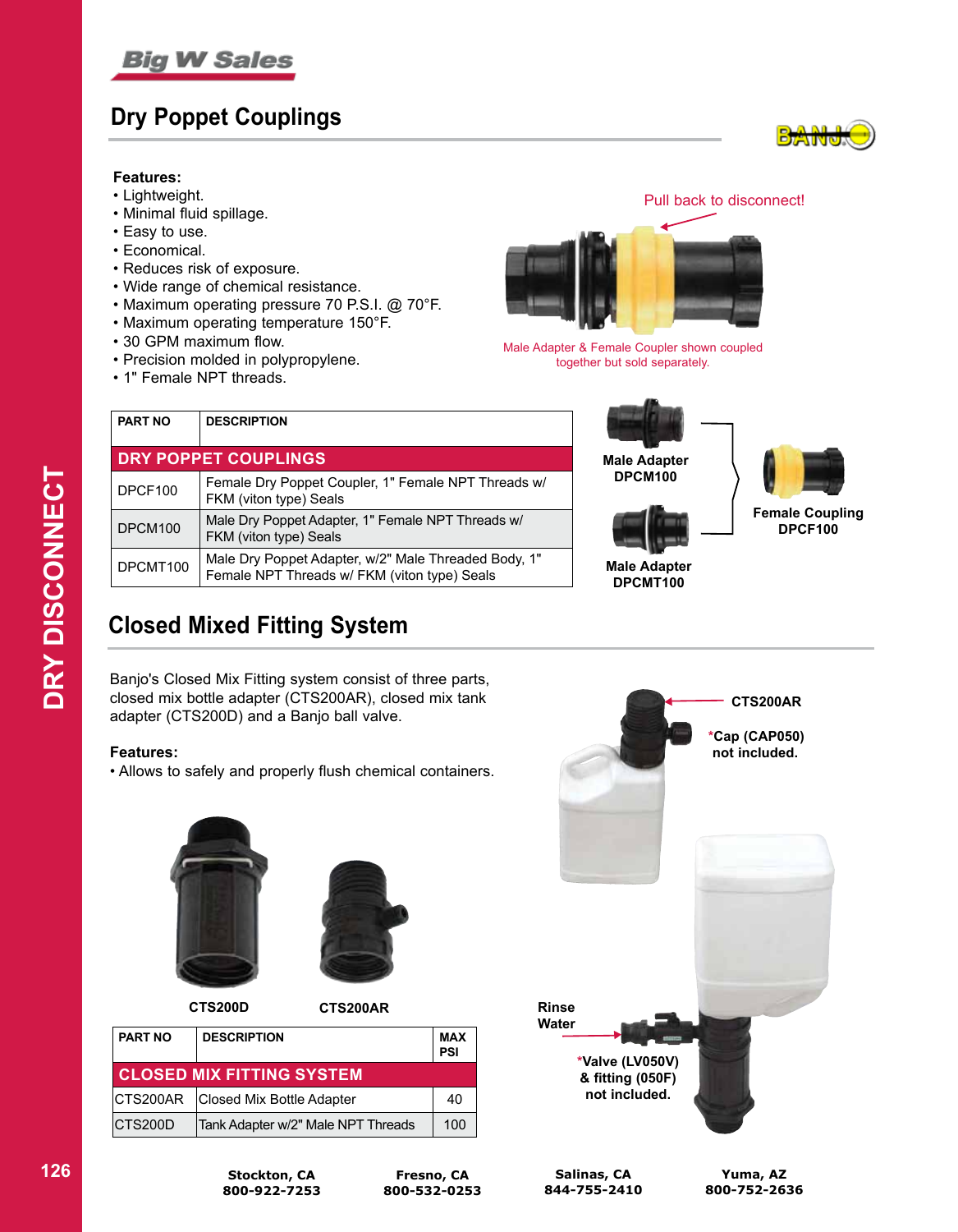### **Assorted Quick Connect Fittings**



Maxi-Dry Disconnect Couplings

- Locking handles
- All internal components are stainless steel
- Interchangeable with competitors
- Available in stainless steel and aluminum
- Gasket materials Buna, Teflon or Viton
- Male and female cannot be disconnected while under pressure
- 150 PSI



MD20A-SS-Teflon

| <b>PART NO</b>                | <b>DESCRIPTION</b>                                                  |  |
|-------------------------------|---------------------------------------------------------------------|--|
| <b>DRY DISCONNECT ADAPTER</b> |                                                                     |  |
| MD20A-AL-BUNA                 | 2" Aluminum Adapter x Female<br>NPT Thread w/Buna Seals             |  |
| MD20A-SS-<br><b>TEFLON</b>    | 2" Stainless Steel Adapter x Female<br><b>Thread w/Teflon Seals</b> |  |
| MD20A-SS-VITON                | 2" Stainless Steel Adapter x Female<br>Thread w/Viton Seals         |  |



MD20D-SS-Teflon

| <b>PART NO</b>             | <b>DESCRIPTION</b>                                           |
|----------------------------|--------------------------------------------------------------|
| DRY DISCONNECT COUPLING    |                                                              |
| MD20D-AL-BUNA              | 2" Aluminum Coupler x Female<br>NPT Thread w/Buna Seals      |
| MD20D-SS-<br><b>TEFLON</b> | 2" Stainless Steel Coupler x<br>Female Thread w/Teflon Seals |
| MD20D-SS-VITON             | 2" Stainless Steel Coupler x<br>Female Thread w/Viton Seals  |

- Chemical resistant polypropylene.
- Single or double shut-off couplings have a large flow capacity, small body size and light weight.
- 3/8", 1/2" and 3/4" ID tube sizes.
- High volume fluid handling.
- 3/8", 1/2" and 3/4" NPT thread sizes.
- Shut off valves available in both halves.

#### **0883 HFC Coupling Bodies - Polypropylene**



| <b>PART</b><br>NO. | <b>DESCRIPTION</b>      |
|--------------------|-------------------------|
|                    | <b>PIPE THREAD BODY</b> |
| 0883-003           | 3/8" NPT w/ Shut Off    |
| 0883-004           | 1/2" NPT Shut Off       |
| 0883-013           | 3/8" NPT Straight-thru  |
| 0883-014           | 1/2" NPT Straight-thru  |

0883-003



| <b>PART</b><br>NO. | <b>DESCRIPTION</b>           |
|--------------------|------------------------------|
|                    | <b>INLINE HOSE BARB BODY</b> |
| 0883-103           | 3/8" Hose Shut Off           |
| 0883-104           | 1/2" Hose Shut Off           |
| 0883-106           | 3/4" Hose Shut Off           |
| 0883-013           | 3/8" Hose ID Straight-thru   |
| 0883-014           | 1/2" Hose Straignt-thru      |
| 0883-016           | 3/8" Hose Straignt-thru      |
|                    |                              |

### **0882 HFC Coupling Inserts - Polypropylene**



| PART<br>NO. | <b>DESCRIPTION</b>        |
|-------------|---------------------------|
|             | <b>PIPE THREAD INSERT</b> |
| 0882-003    | 3/8" NPT w/ Shut Off      |
| 0882-004    | 1/2" NPT Shut Off         |
| 0882-013    | 3/8" NPT Straight-thru    |
| 0882-014    | 1/2" NPT Straight-thru    |
|             |                           |
| PART<br>הוא | <b>DESCRIPTION</b>        |

0882-003



| <b>PART</b><br>NO. | <b>DESCRIPTION</b>         |
|--------------------|----------------------------|
|                    | <b>HOSE BARB INSERT</b>    |
| 0882-103           | 3/8" Hose Shut Off         |
| 0882-104           | 1/2" Hose Shut Off         |
| 0882-106           | 3/4" Hose Shut Off         |
| 0882-013           | 3/8" Hose ID Straight-thru |
| 0882-014           | 1/2" Hose Straignt-thru    |
| 0882-016           | 3/8" Hose Straignt-thru    |
|                    |                            |

**Stockton, CA 800-922-7253**

**Salinas, CA 844-755-2410**

**Yuma, AZ 800-752-2636**